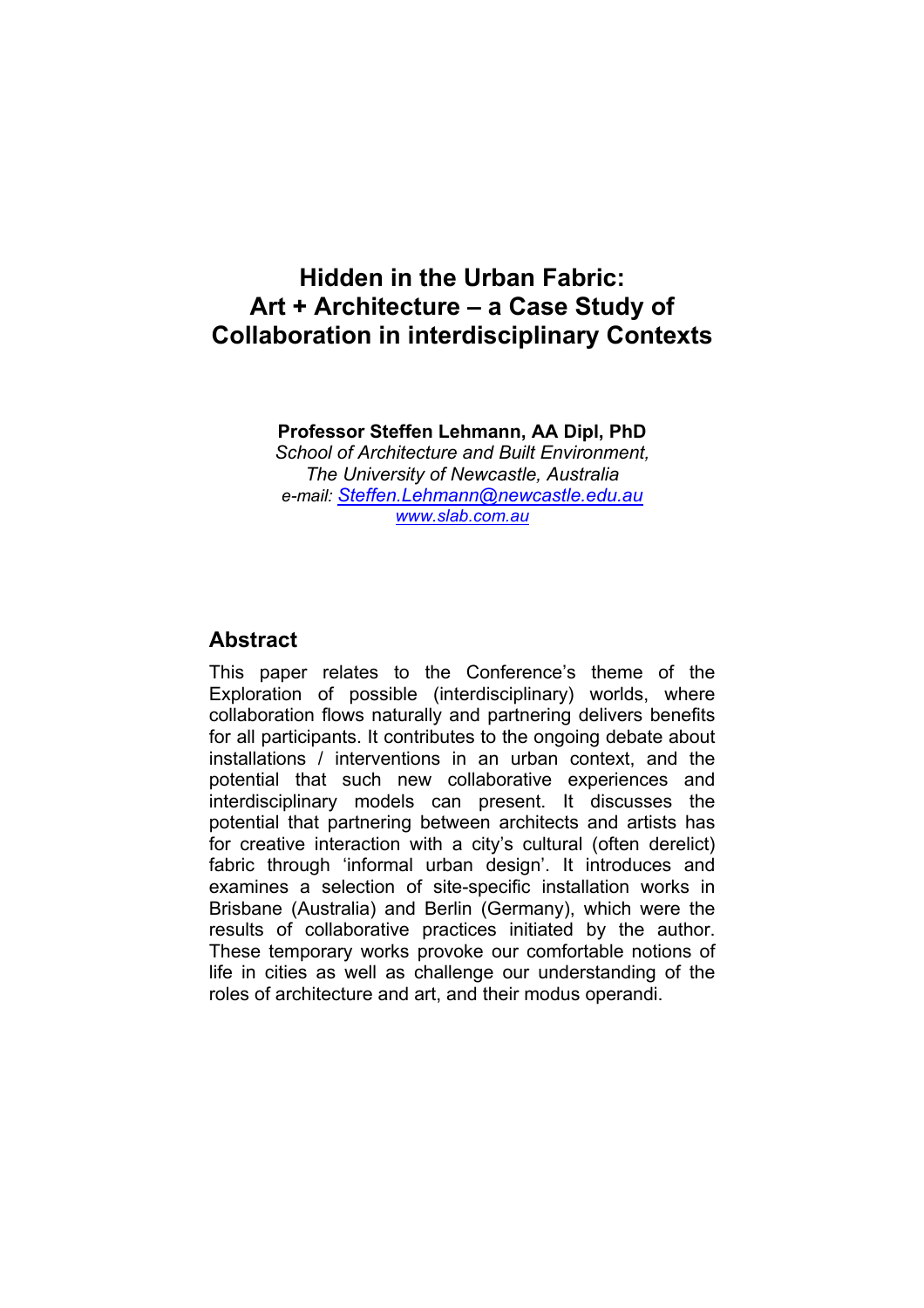Each presented installation involved the collaboration of at least one artist and one architect. The paper provides insight concerning the organisational process and the interaction of the organisations involved and the behind the scenes activity as to how the curator was able to get the different groups involved, to work together and focus on the project. While working together with a common goal opens up new arenas for artistic exploration, where do the boundaries between art (electronic media art, etc) and architecture / urban design begin and end? Addressing this question of discipline boundary is an essential element in an educational context of interdisciplinary pedagogy, a context in which both projects were initially set.

The exhibitions involved teams of established and emerging artists, and students of architecture, visual arts, landscape architecture and urban design. The resulting dialogues and contemporary crossovers between the disciplines have led to new, informal forms of collaborations and ways to understand the urban context. It has also promoted a fresh perspective on the design process, demonstrating the potential of such reciprocal relationships.

How do media artists draw inspiration from architecture and vice-versa (e.g. intuition versus analytical approach)? How can disciplinary boundaries best be challenged and transgressed in order to critically re-assess them? How might architects and artists work together in Design+Build Studios and temporary urban interventions in public space, in an interdisciplinary future?

#### **Keywords**

Collaborative design-build Studio, site-specific installations, interdisciplinary crossover, partnering between artists and architects, reciprocal relationship, urban public space.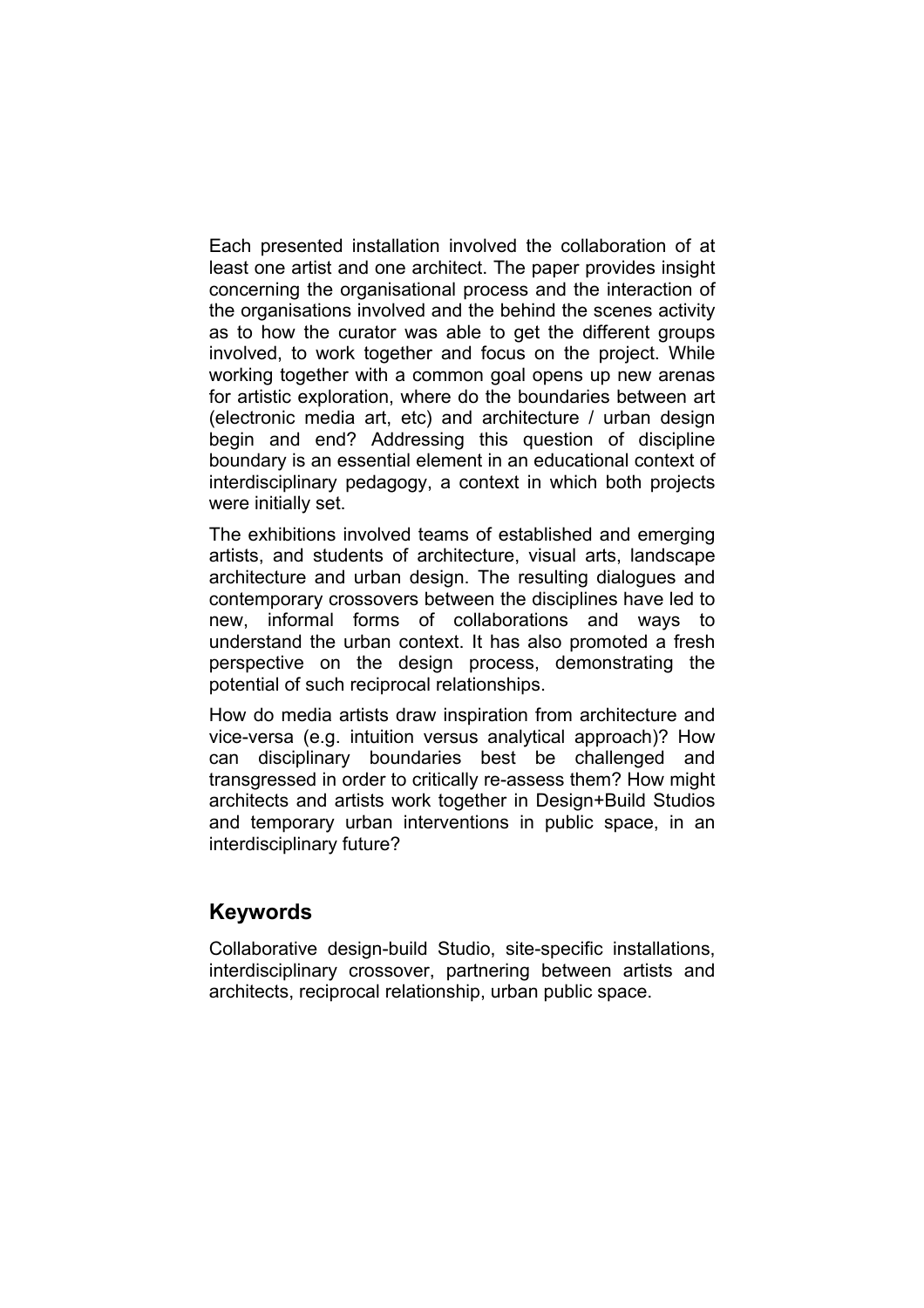## **1. Introduction: Testing Different Models of Collaboration**

The architectural world is continually looking elsewhere outside itself — for reference points. The current debate about public art and interdisciplinarity indicates that there is a huge potential for collaboration between architects and artists in interacting with the cultural fabric of the city. In this context, temporary installation works can provoke our comfortable notions of life in cities as well as challenge our understanding of the roles of architecture and art, and their *modus operandi*. [1] Obviously, as architects we need to be able to operate in several domains at the same time, or as Wouter Davidts has put it: 'Disciplinary borders should be challenged and transgressed in order to critically reassess them.' [2]

In response to our current times of rapid change, we have become increasingly aware of the need to look beyond conventional models of organisation, and to develop more appropriate cross-disciplinary studio models in teaching architecture. [3] Such collaborative studios differ from the traditional design studios in that they are cross-disciplined and, at the same time, embed a leadership role for the architecture discipline. Of course, there are many precedents for such interdisciplinary approaches. I found the advantage of running collaborative studios is that they produce students who are highly motivated, and who are more rigorous in their thinking.

## **2. Ways of Sharing Criteria**

But where does the discipline of art begin and that of architecture end? The reciprocal relationship between architecture and sculpture has been an intriguing artistic phenomenon for a long time. It's challenging to uncover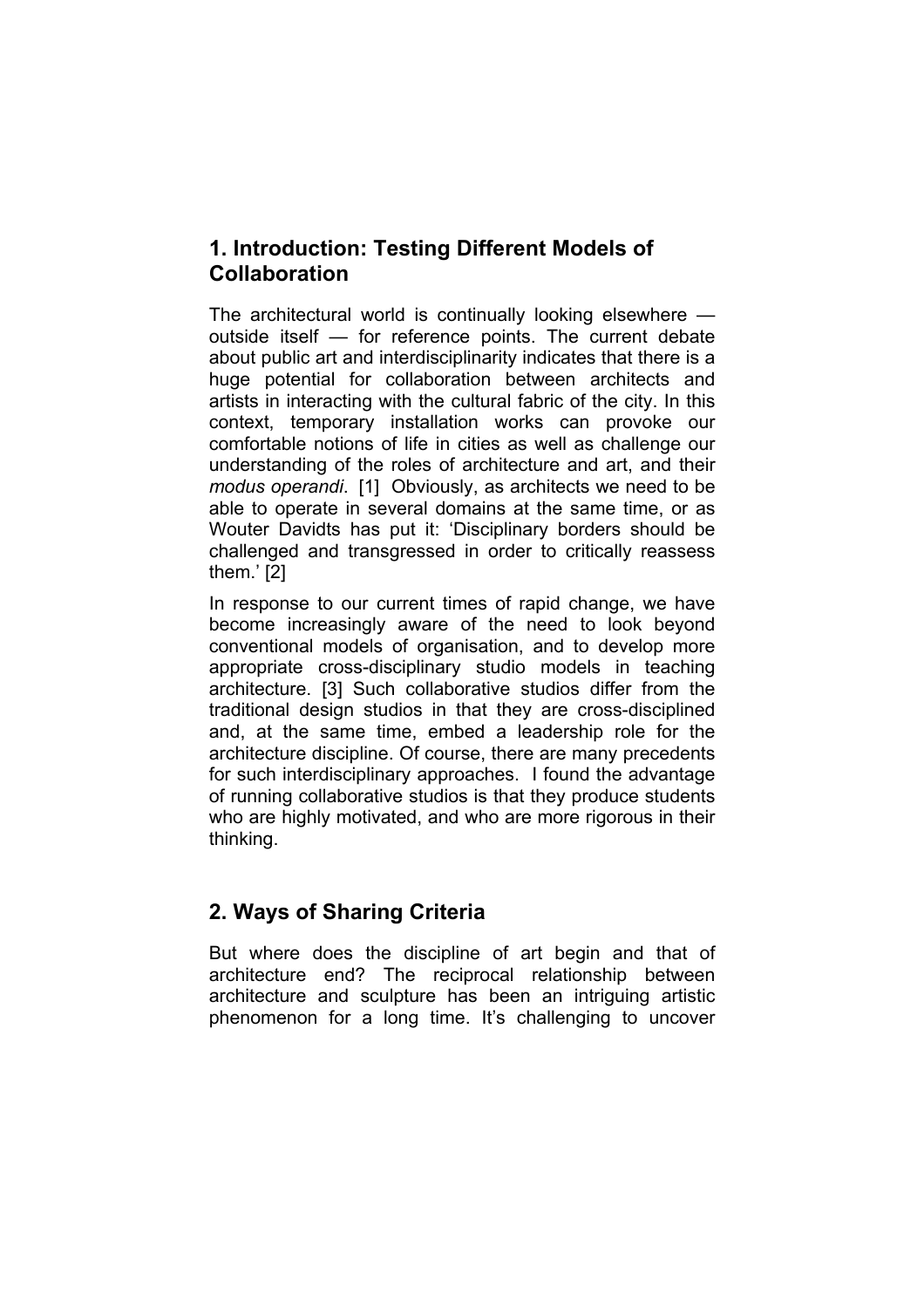these methodological differences, through the act of making. Our recent investigations revealed interesting crossover practices, where contemporary artists produced *architectural* objects and space-engaging installations, while artistic tendencies such as Constructivism, Pop Art or Minimalism were quickly adapted by the architecture students.

The idea behind the two exhibitions *Rethinking: Space, Time, Architecture* in Berlin (2002), and *Art+Arch infinite* in downtown Brisbane (2004), was to bring together the disciplines by engaging artists and architects / landscape architects in a collaborative and exploratory discourse with each other. Therefore, the exhibition projects involved teams of both established and emerging artists, and students of architecture and art. Collaboration thrives on difference as much as similarities and the resulting dialogues between the disciplines has led to interesting new forms of collaborations and innovative ways to understand urban context, demonstrating the potential of such reciprocal relationships. Working together with a common goal has opened up new arenas of artistic exploration.

Today, more than ever, making architecture is an interdisciplinary adventure without clear boundaries. Space, proportion, material, colour, surface: architects share with artists a whole range of criteria in their work, as well as some central elements of theory, planning and delivery. Both disciplines are concerned with the construction of space. Consequently, the influence of works by artists such as Richard Serra, Donald Judd or Gordon Matta-Clark on architects and urban designers is often evident, despite the radical alienation from architecture by these artists. [4] [5] The area between the two poles is charged with a tension that can release artistic energies, witness the case of Matta-Clark, who introduced radically new ideas into the artistarchitect relationship, and who is known for his dissections of buildings. 'Why hang things on a wall,' he asked, 'when the wall itself is so much more a challenging medium?' [6] His installations transformed the notion of sculpture into bisected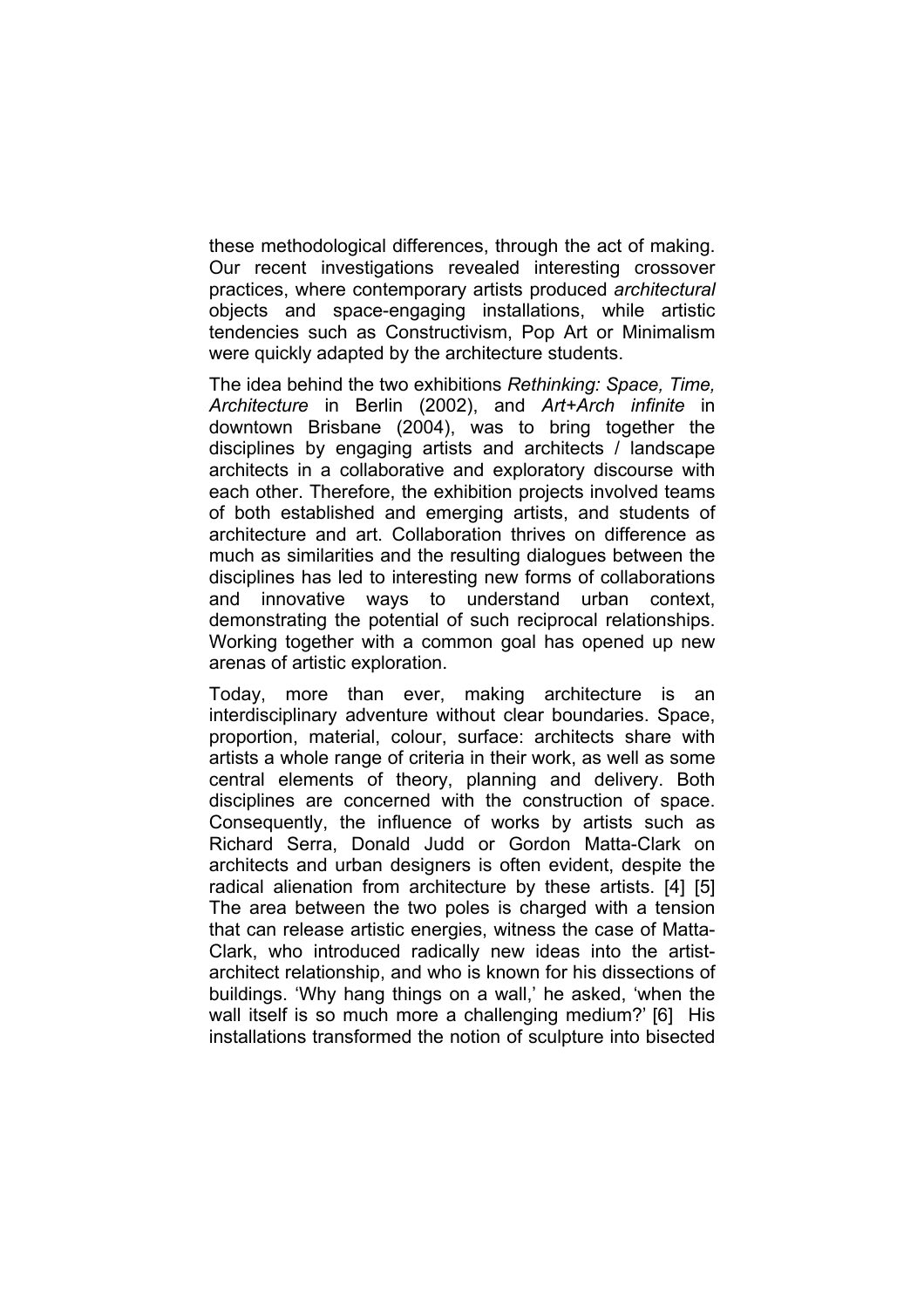pieces of walk-in architecture. Thus, art and architecture can meet and define each other's respective domains on many levels, in a healthy cross-fertilisation.

# **3. Site-Specific Installations in Public Space: How Context becomes the Content**

Probably for too long, artists and architects have performed in their separate communities. Prior to the two mentioned exhibitions, the interaction between practising artists and architects in Brisbane was limited or, rather, accidental, in Berlin it was limited to a small group. In order to improve this situation, the exhibition projects were conceived to realise site-specific installations at different locations in the city outside, not inside a museum or gallery. [7] For the potential of interdisciplinary crossovers and new forms of partnering, the notion of 'working conceptually' is crucial, since this method relates directly to working methods in architecture as well as in visual arts. Through the collaborative process, architecture and the arts willingly or unwillingly become 'accomplices' in working together in the construction of space.

However, it seems that collaboration frequently means different things to architects and artists. While the roles played by architects and artists certainly vary from project to project, and while it is impossible to generalise about their relationship, old stereotypes were challenged and new forms of partnering explored.

Most of the teams in Berlin and Brisbane were quick in selecting their sites; the contextual characteristics re-emerge as content – something Rorimer had pointed out. [8] The preparation period was sometimes hampered by the difficulties of liaising between overpowered architects and egocentric artists, where observations and concepts where at constant risk of being compromised. Soon it became clear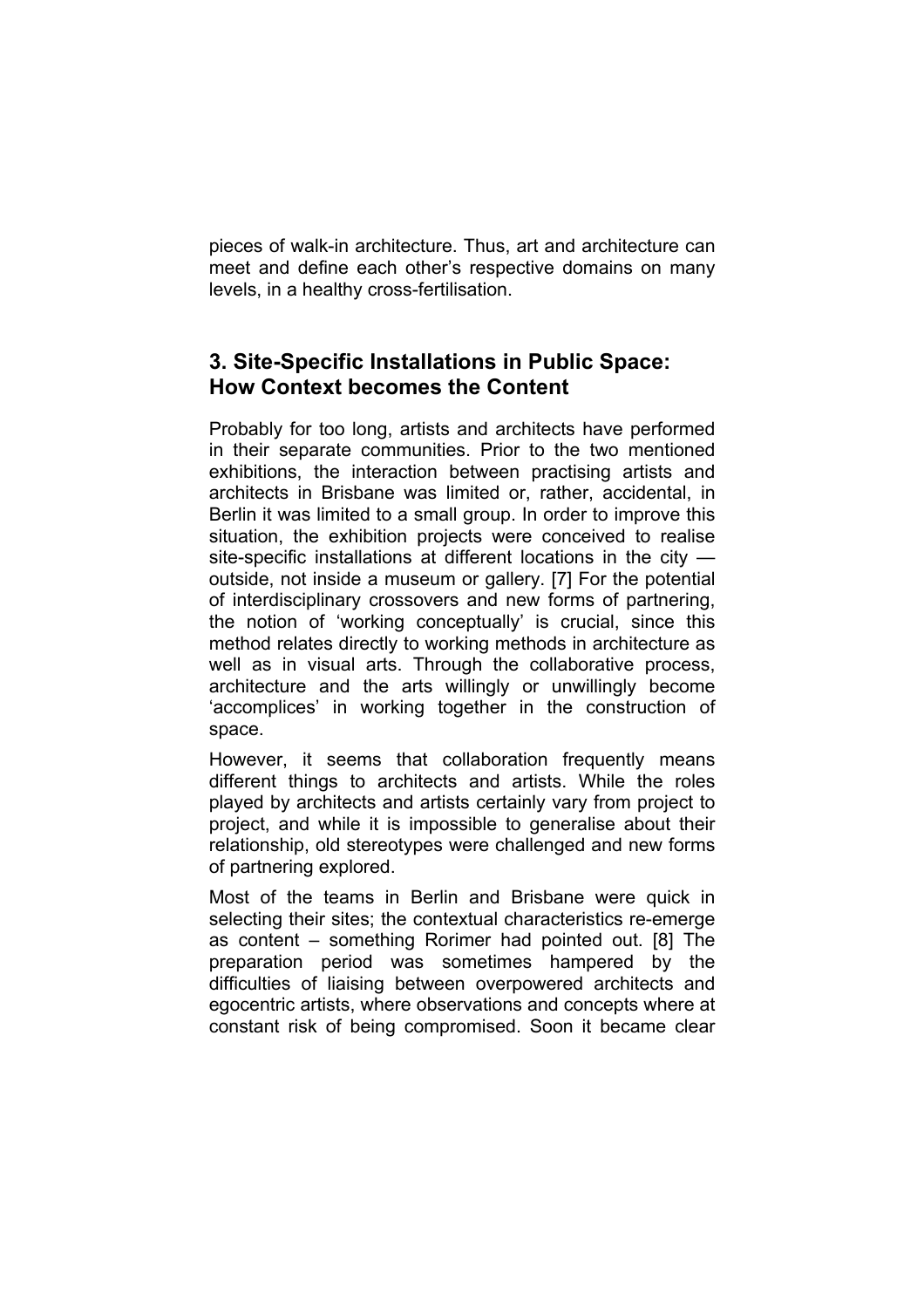that there is no 'ideal' way artists or architects should perform, and there were some expectable differences between what was supposed to happen, and what really did happen. Surprisingly, most of the artists acted more like architects, whereas the architects started to approach the design task suddenly in the way as expected by the artists. This phase revealed the varying levels to which individuals were able to work across discourses and accommodate different perspectives. As noted by Nicolescu, 'interdisciplinarity concerns the transfer of methods from one discipline to another', similar to the borrowing of techniques or values. [9] Such teaming-up, of course, is generally not so new for the architectural disciplines which have, for a long time, recognised and responded to situations in practice where collaborations with consultants from various disciplines have become a common standard. Unfortunately, in the past, this has too often been piecemeal and not explicitly informed by theory, substance or method.

The discussions between architects and artists involved in these innovative collaborations required changing roles in terms of agreements, disagreements and resolutions. Furthermore, it seems that the architect is frequently unable to experiment, with the same degree of freedom as the artist. It often seems that 'the question of assumed disciplinarian rights, namely that of form-giver and space-maker, bothers architects more than it bothers artists.' [10] As Philip Drew rightly remarks, 'the artist frequently appears to be at liberty to develop a new means quickly and inexpensively with an ease that the architect can only envy'. In this regard, the collaboration between architect Peter Eisenman and sculptor Richard Serra is worth a closer look. [11] Some lessons could be learnt from such projects.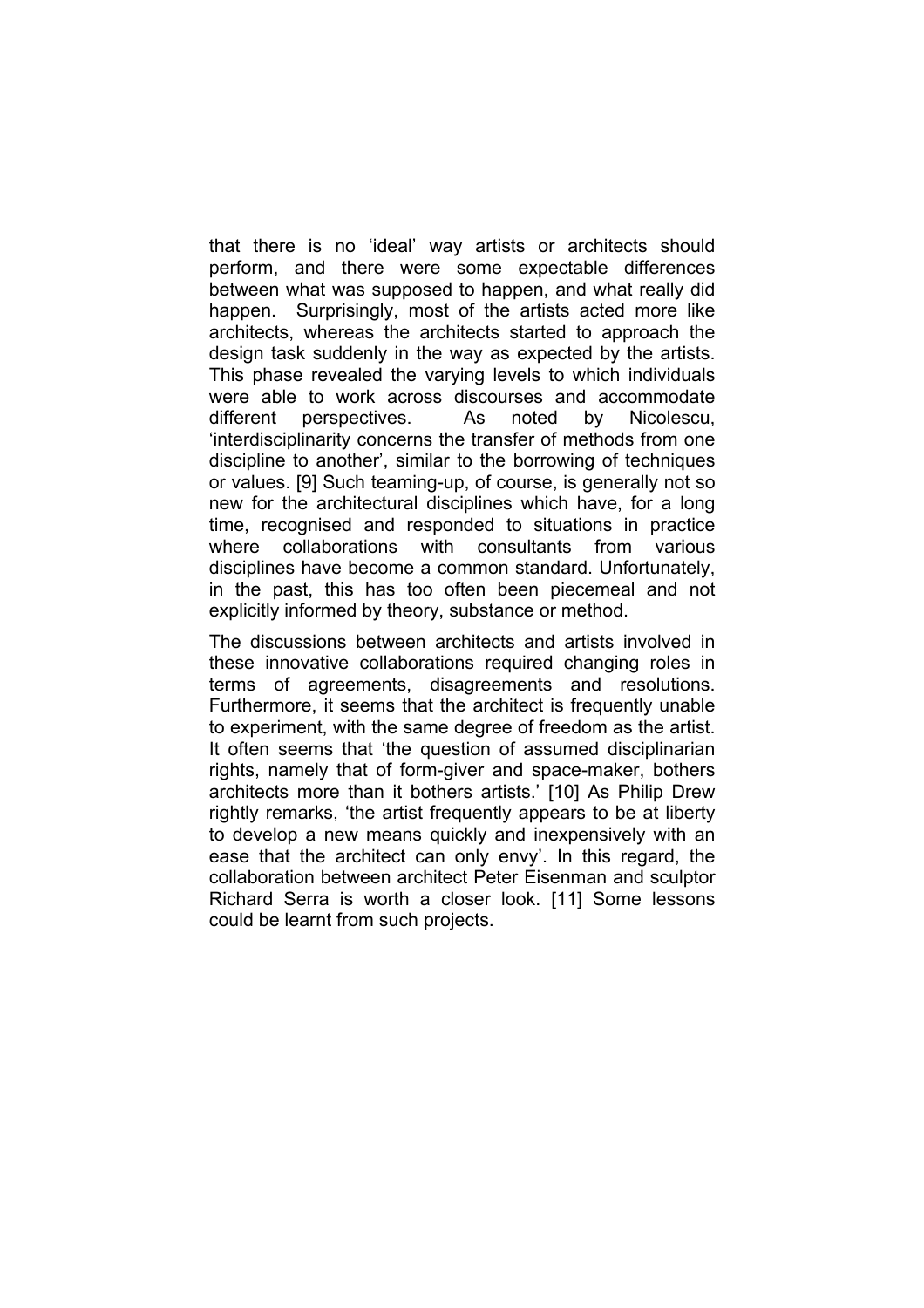## **4. Strategies for Art Interventions in Public Spaces: Case Studies in Transferring Techniques**

How have the teams of visual artists and architects dealt with the complexity and diversity of their urban surroundings, and how have they transformed their various environments? And, in turn, do these installations alter our perception of the city, e.g. in the sense of a 'Creative City' context [12]?

The earlier exhibition in Berlin led to a wider understanding of contemporary art and its appropriate venues, and even to an advancement of architectural knowledge. In some way, the Brisbane project developed from the experience with the Berlin exhibition, and was a continuation of these aspects. Importantly, the method of working ensured that art was always a part of the whole, not simply a later application. Thus these types of projects have the potential to open up a much broader discourse about public space. In both cities, the selected participating teams used prominent places and locations for their interventions, such as city gardens, city squares, inner city parks, busy thoroughfares, as well as little known spaces such as laneways and alleyways off the central business district, under-croft spaces along the river, and less-known corners of the city precinct. Typically, such often-overlooked spaces evade description or have outlived their former usefulness, but are ideal for those 'informal urban design interventions'. The following shows a selection of four works from Berlin and Brisbane:

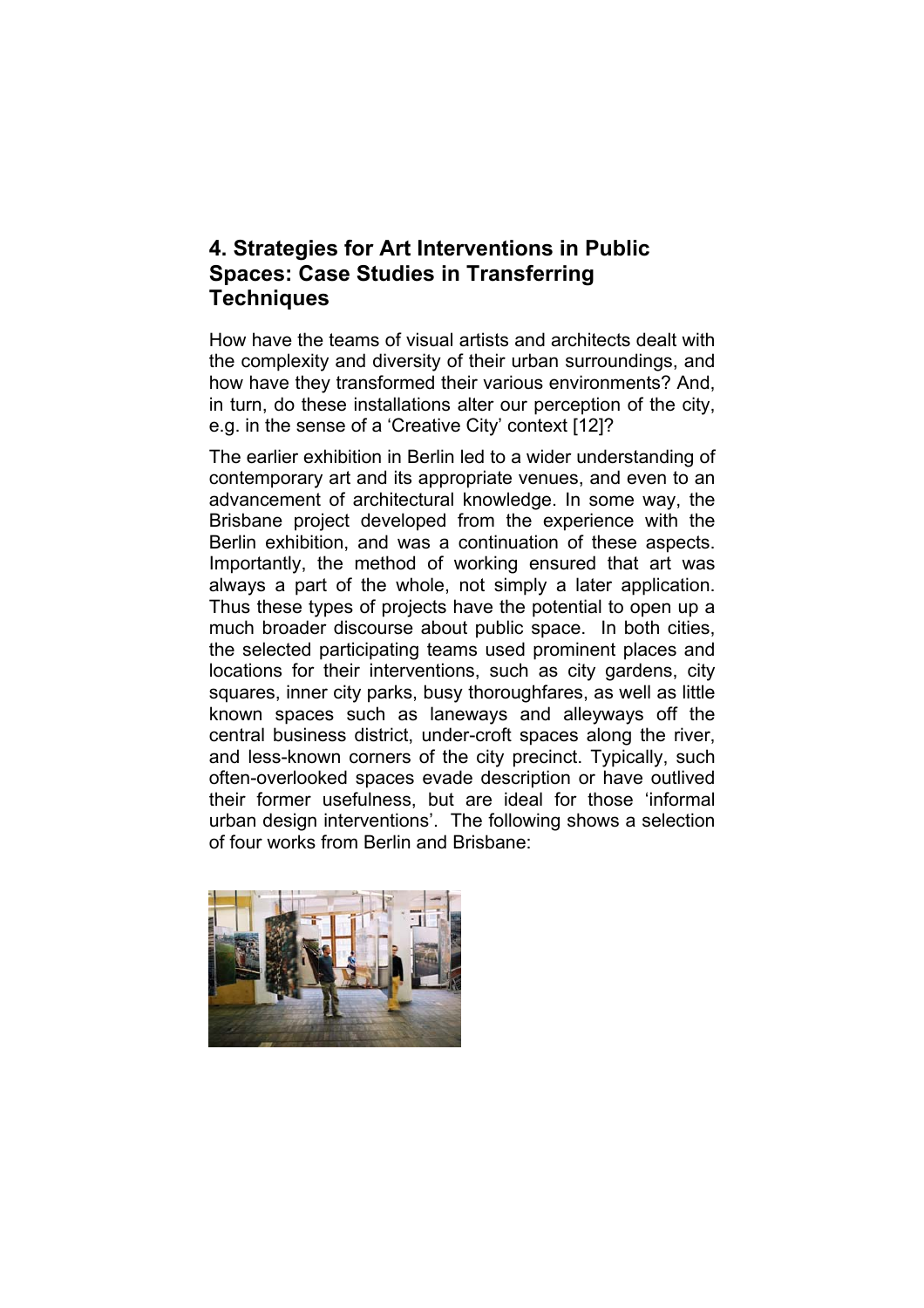**Fig. 1:** 'Where is Bolk?', Berlin 2002. Art: Florian Bolk. Arch: Philip Wehage. The installation comprised of turning panels with photos of macro and micro views.



**Fig. 2:** 'Marking Time and Territory', Berlin 2002. Art: Colin Ardley. Arch: Hermann Scheidt. A large, object-like ramp was inserted into a ruin of a church by K.F. Schinkel.



**Fig. 3 :** 'Surveillance', Brisbane 2004. Art: Cida de Aragon. Arch: Phil Heywood. Sound: C.McCombe. Large eyes and whispering voices indicate a climate of fear: post 9/11 paranoia, security systems and control of space. Too much control diminishes the public realm.

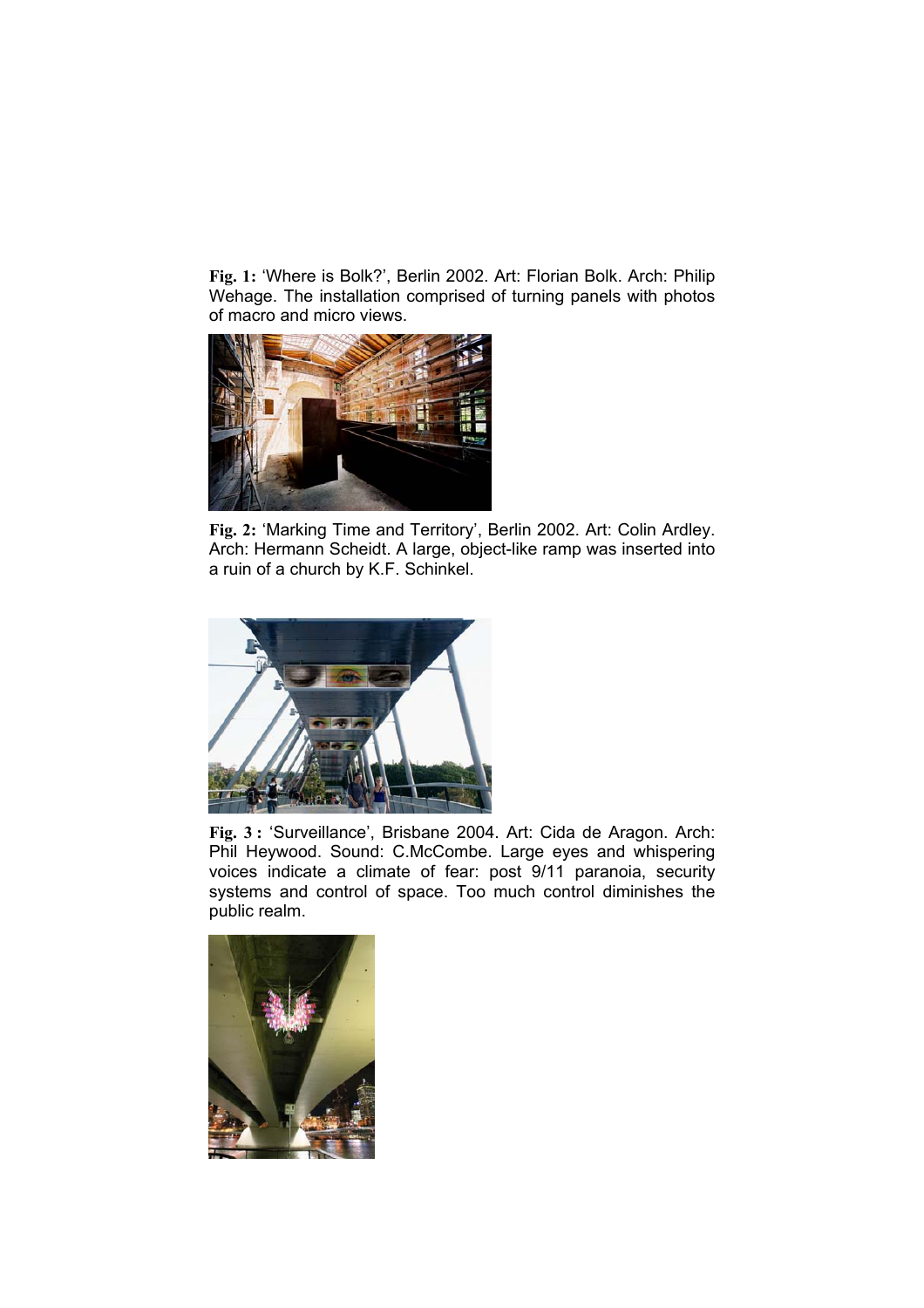**Fig. 4:** 'Dining Room', Brisbane 2004. Art: Simone Eisler. Arch: Alex Steen. A large chandelier is suspended from underneath a bridge, playing with the irony of opulence, and offering a dining room to the homeless.

### **5. Some Concluding Remarks: An Evolving Network between Artists and Architects**

The involvement of students from different disciplines in the presented exhibition projects created a pedagogical model that resulted in a particular type of learning situation. I would like to suggest that the applied collaborative model was successful in engendering an interdisciplinary attitude, as well as achieving creative energy and new awareness of public space. In this respect, the collaborative exhibition projects were used as the theoretical basis for the further development of an interest in cross-discipline design+build studios for architecture students, dealing with the revitalisation of the city centre.

Architecture is constantly used as a vehicle to fundamentally rethink the way artworks are displayed on both the micro and the macro level. Today, each museum of contemporary art would like to transform itself from a static repository and institutional space into a 'dynamic workshop' engaged directly with the city and the artist's ever changing strategies of production and presentation. [13] Thus, it seems reasonable to conclude that the public, outdoor and temporal nature of both presented projects has allowed for works unlikely to result from permanent works or to conceive of in the 'white cube' of an art gallery. Here, contemporary and ephemeral art and architecture indulges in the truly public domain by being, literally, in public space. Most of the time, convincing art is temporary, not permanent. The culture of temporary use and temporary installation is an important urban resource that can generate and encourage new activities and make a significant contribution to city life. [14]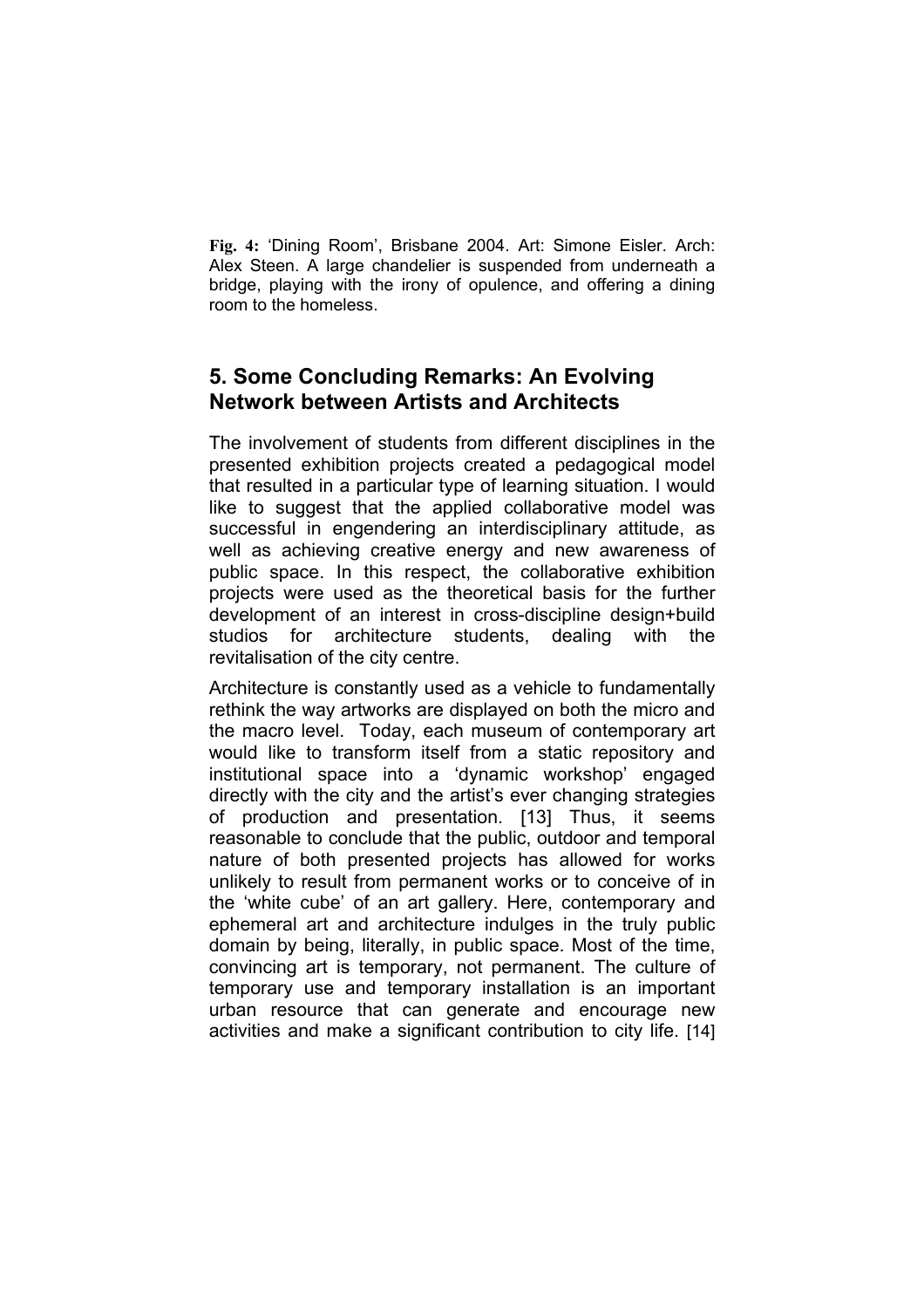Interestingly, such interventions can be small scale and do not need to be of large scale and budget.

The exhibition projects have clearly improved and triggered more collaboration between the artists and architects in both cities. The next exhibition project entitled 'Back to the City' is organised for the city of Newcastle, in 2008 (see: www.backtothecity.com.au) The architecture students involved in the project were highly motivated to test this new ground, and most of them confirmed afterwards that they wanted to do more work with artists in the future. A vibrant and active network has been evolving out of the projects. These collaborative programs offer a useful model for other architecture / art programs to adapt. All the works explored the uniqueness and the scope of topics that are brought together within the fields of art and architecture, and the contradictions inherent in the relationship of architecture, as an art form in itself, to the forms of life that it serves.

#### **References**

[1] Lehmann, Steffen (2002/2004). In Berlin: The collaborative exhibition project *Rethinking: Space, Time, Architecture* (July 2002) was part of the UIA 2002 World Congress, exhibiting 80 sitespecific installations in Berlin's centre, published in the book: Lehmann, S. (Ed.), *Rethinking: Space, Time, Architecture. A dialogue between Art and Architecture*, Jovis Verlag. In Brisbane: The collaborative exhibition *Art+Arch infinite* in September 2004 was part of the Brisbane Festival, exhibiting 15 site-specific installations in Brisbane's centre, published in the book: Lehmann, S. (Ed.) (2005). *Absolutely Public. Crossover: Art and Architecture*, Images Publishing Group, Melbourne, 12-21. See also: www.slab.com.au and www.backtothecity.com.au

[2] Davidts, W. (Febr. 2005). Discussion at the conference on 'Art and Architecture' at Ghent University.

[3] Franz, Jill, & Lehmann, Steffen (2004). *Side-by-side: A pedagogical basis for (design) transdisciplinarity*, in *IDEA Journal*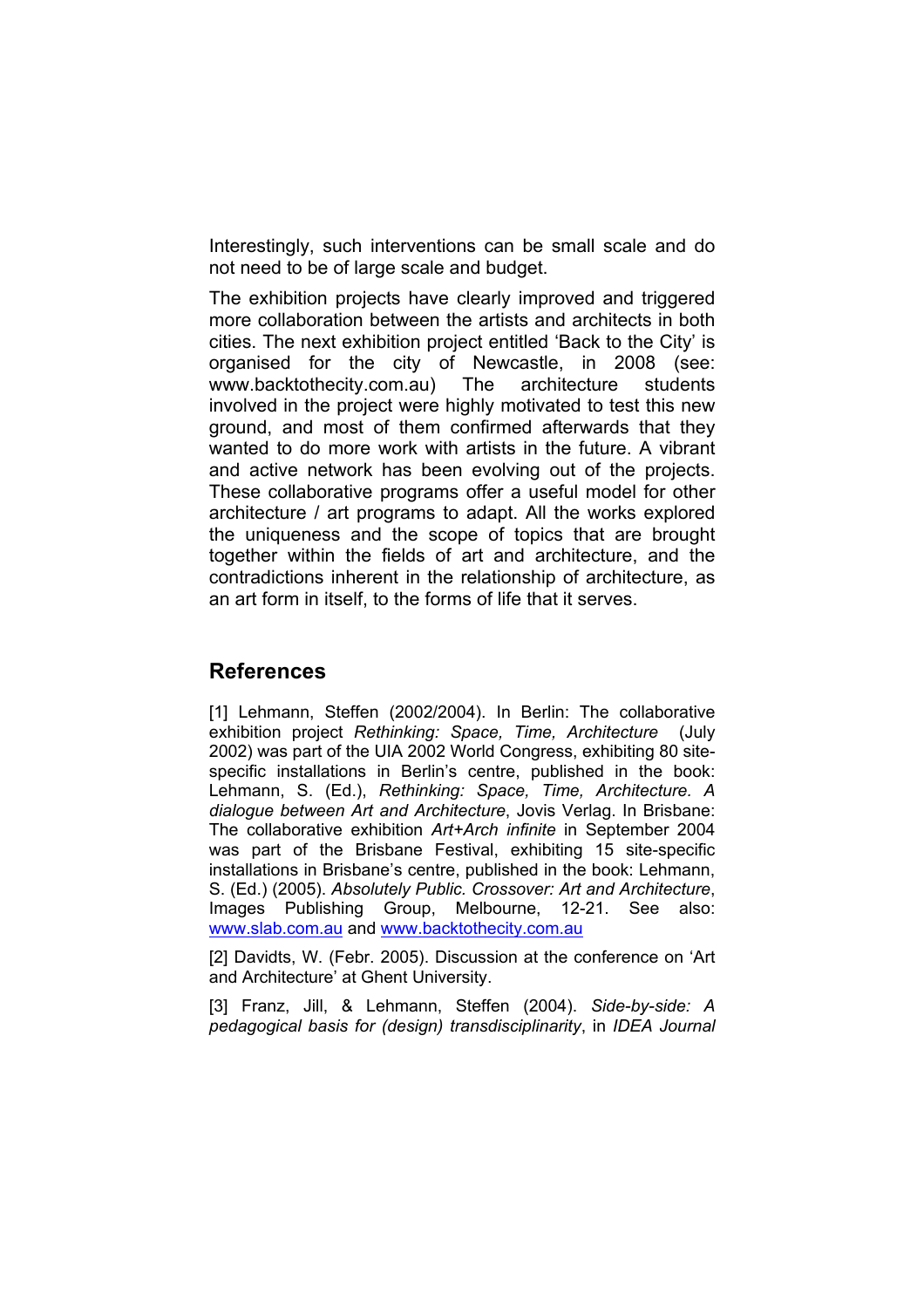*2004*, published by the Interior Architecture Educators Association, Brisbane, 9-29.

[4] Krauss, Rosalind (1983). Sculpture in the Expanded Field. In Hal Foster (Ed.), The Anti-Aesthetic: Essays on Postmodern Culture, Bay Press, Seattle.

[5] Helsel, Sand (2004). Architecture in the Expanded Field: Lessons from Land Art, 38-41. In S. Lehmann (Ed.), Absolutely Public, Images, Melbourne.

[6] Matta-Clark, Gordon (1975). *Days End*. In Exhibition Catalogue, Museum of Contemporary Art Chicago (1985), *Gordon Matta-Clark: a Retrospective*. Quoted according to: Anne Rorimer (2001), *New Art in the 60s and 70s. Redefining Reality*; Thames & Hudson, London, 229ff.

[7] In this regard, refer to: Malraux, Andre (1965), and his concept of *Museum Without Walls.* Paris

[8] Rorimer, Anne (2001). *New Art in the 60s and 70s. Redefining Reality*; Thames & Hudson, London, 229ff.

[9] Nicolescu, B. (1997). *The transdisciplinary evolution of the university condition for sustainable development*, Melbourne.

[10] Drew, Philip (1986). Site-specific installations, exhibition catalogue, RMIT, Melbourne. Of course, both are disciplines with a long and profound historical and theoretical background of their own.

[11] Eisenman, Peter (2005). *The Holocaust Memorial in Berlin.* This recently completed project (inaugurated May 2005) offers an interesting case in our exploration: Initially, the American sculptor Richard Serra collaborated with architect Peter Eisenman. However, Serra could not accept any required changes to the winning proposal and therefore walked-out from the partnership. Eisenman accepted the changing requirements from the user groups and government bodies, kept adapting the scheme over three years and finally completed the memorial himself. Refer to the interview between Eisenman and Serra, where Serra argues that 'one reason architects consume and use traditional sculpture is to control and domesticate art'; in: Serra, R. (1994). *Writings and Interviews*, University of Chicago Press, Chicago/London, 142.